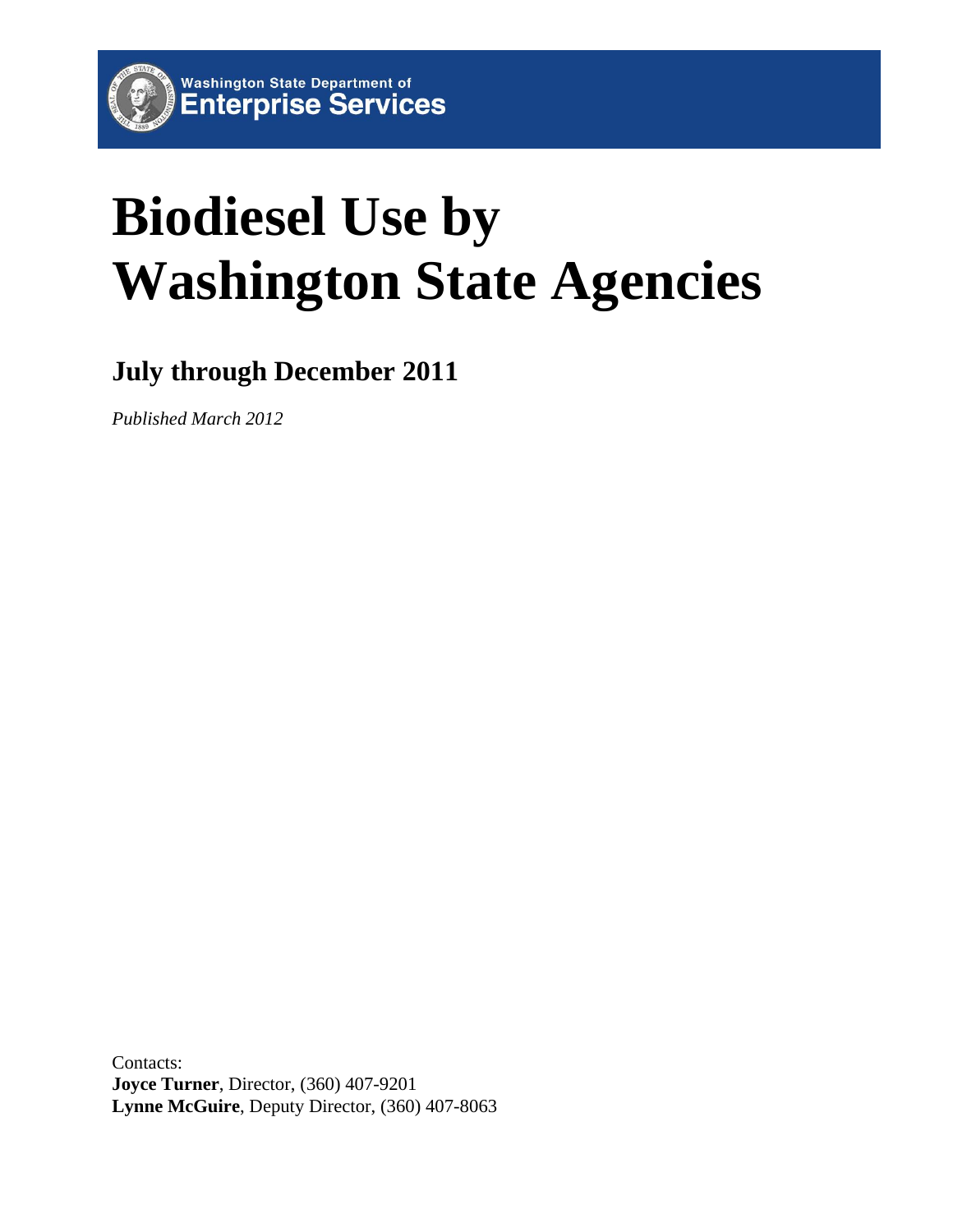July through December 2011

# **REPORT HIGHLIGHTS**

State agencies continued to increase their biodiesel use during the last six months of 2011.

- Total biodiesel purchases by state agencies for this period approached the 450,000-gallon  $\bullet$ mark, as gallons purchased under state fuel contracts increased 12 percent over the previous six months.
- Washington State Ferries (WSF), by far the state's largest consumer of diesel fuel, increased its biodiesel purchases slightly. Purchases increased to 241,722 gallons, up from 226,250 gallons purchased in the previous six-month period. Fuel containing five percent biodiesel (B5) continued to be the standard fuel for most vessels, as in-line blended fuel was available at two of WSF's three fueling sites.
- Biodiesel purchased by state agencies other than WSF increased from 12 percent to 13.6 percent of total diesel fuel purchased and totaled 203,113 gallons, up from 172,149 gallons purchased in the previous six-month period.
- For the Washington State Department of Transportation (WSDOT), the second-largest buyer of diesel fuel, biodiesel made up more than 23 percent of total diesel fuel purchased in western Washington. Biodiesel purchases in eastern Washington continued to increase, averaging almost six percent for the period, thanks to the implementation of a new state bulk fuel contract in late May 2011.
- Testing continued to show no significant fuel quality issues related to biodiesel use by state agencies. WSDOT reported a few incidents where biodiesel affected equipment and vehicle performance.

# **BACKGROUND**

As a part of the state's efforts to reduce its dependence on foreign oil, reduce emissions and stimulate local production and use of biodiesel, state agencies are required to use a minimum of 20 percent biodiesel by total volume for operating diesel-powered vessels, vehicles and construction equipment. Legislation establishing this mandate, effective June 1, 2009, was enacted in 2006 and is codified in RCW 43.19.642.

Due to serious infrastructure and budgetary constraints, the biodiesel use requirement for the state ferry system was reduced. For the 2009-11 biennium, all fuel purchased at the Harbor Island truck terminal in Seattle, one of WSF's three fueling sites, was to be a minimum of 5 percent biodiesel so long as the price did not exceed the price of diesel by more than 5 percent. For the 2011-13 biennium, the Legislature removed the biodiesel use requirement for WSF; however, the Governor vetoed that section of the Transportation Budget and directed WSF to use as much biodiesel as possible within its authorized budget.

The Department of Enterprise Services (DES) is charged with compiling agency biodiesel usage data and reporting findings and recommendations to the Governor and the Legislature on a biannual basis. To more effectively fulfill this requirement, DES collaborates with key state agency stakeholders in preparing this report, incorporating their broader input, especially with respect to their areas of expertise and involvement.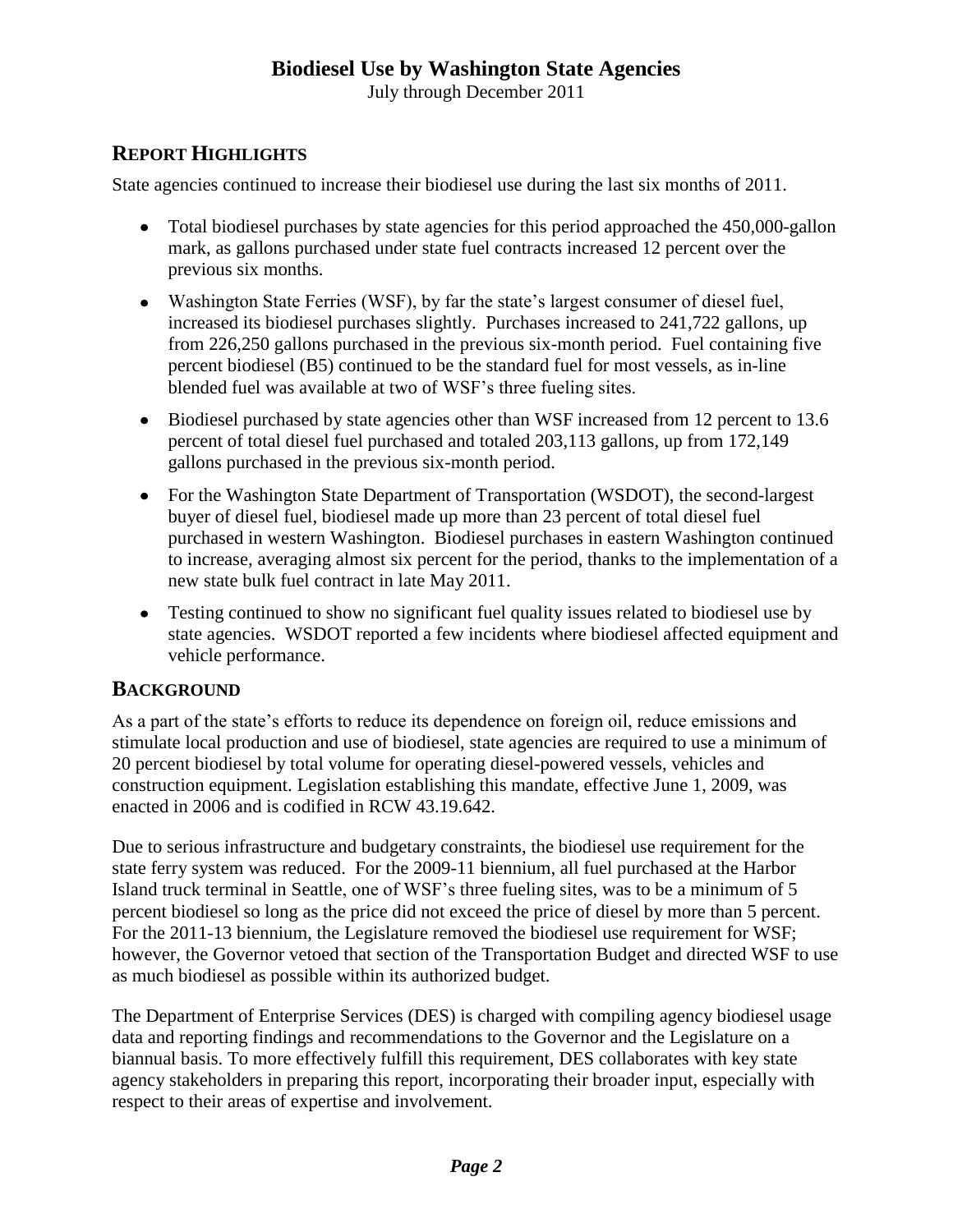July through December 2011

This report covers the period of July 1 through December 31, 2011 and focuses on bulk fuel purchased through state fuel delivery contracts. The use of the term "biodiesel" in this report means pure biodiesel (B100) unless otherwise designated. Biodiesel blends are specified by the capital letter "B" followed by the value representing the volume percentage of biodiesel, such as B5 and B20.

#### **STATE BIODIESEL PURCHASES**

From July 1 through December 31, 2011, state agencies and institutions of higher education purchased 10.4 million gallons of diesel fuel through state fuel contracts. This included a total of 444,835 gallons of biodiesel, an increase of 12 percent from the 398,399 gallons purchased in the first six months of 2011.

Purchases by the state ferry system made up 86 percent of all diesel fuel and 54 percent of the biodiesel purchased during the period. Total biodiesel use by state ferries increased slightly, as a B5 biodiesel blend continued to be the standard fuel for vessels using fuel from the two locations with in-line blended biodiesel fuel. Purchases made by state agencies other than WSF for use in diesel-powered vehicles and equipment made up 14 percent of total fuel purchased but 46 percent of the biodiesel purchased. Total biodiesel use by state agencies other than WSF increased over the previous six months, due in large part to biodiesel blends becoming available from vendors serving eastern Washington starting in late May.

Biodiesel purchases by institutions of higher education are included in the data. However, since the institutions are not required to use the state fuel contract, this report does not capture all fuel they may have purchased during the period.

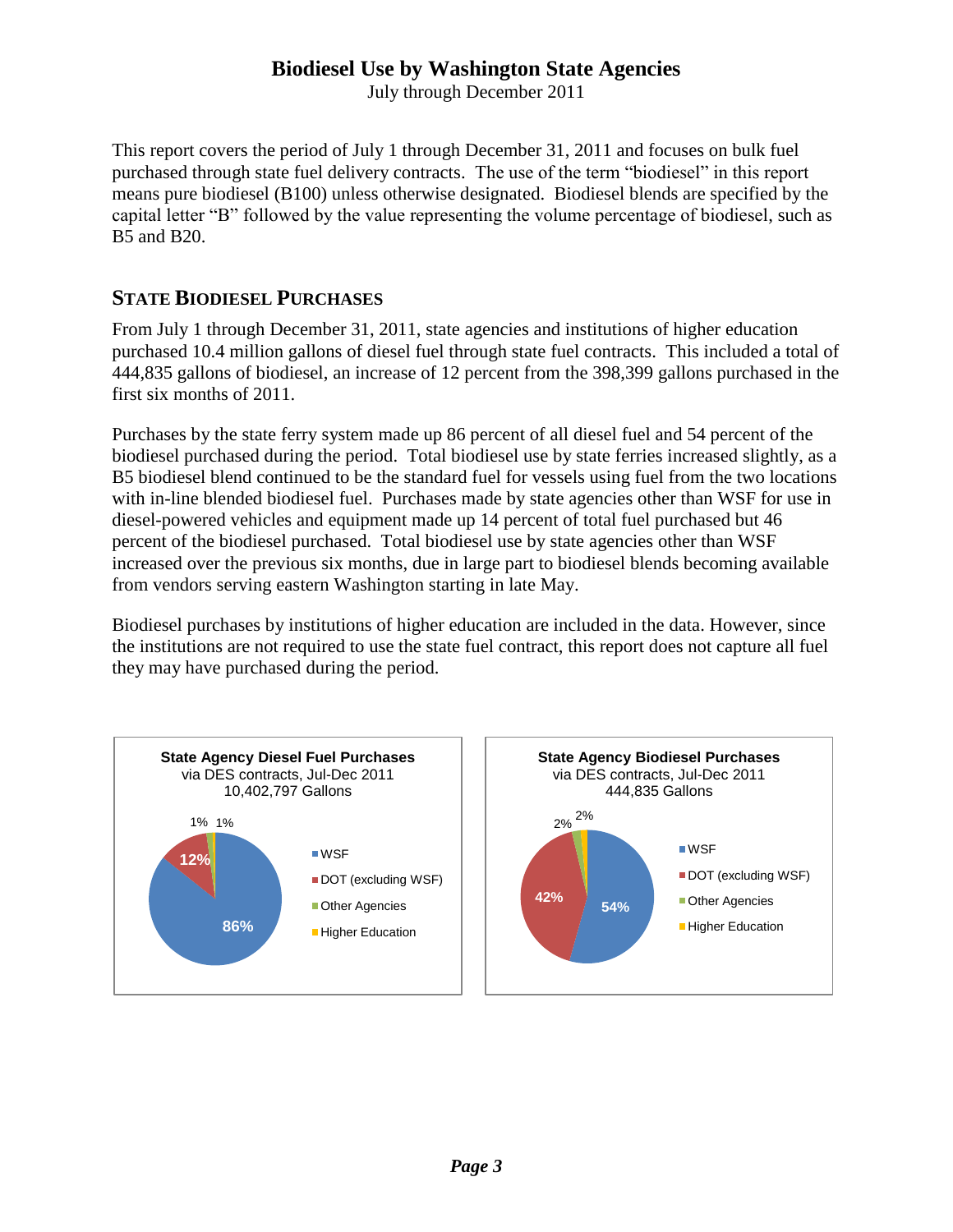July through December 2011

# **WASHINGTON STATE FERRIES (WSF) BIODIESEL USE**

WSF purchased 241,722 gallons of biodiesel during this six-month period. This is a seven percent increase over the 226,250 gallons purchased in the first six months of 2011. This increase is a reflection of the busy summer schedule for state ferries when vessels are added to the San Juan Islands service. Two additional vessels using B5 were sailing during this period compared to the previous six months.



- WSF continued to use in-line blended B5 biodiesel for all vessels fueling by truck from the Harbor Island truck facility in Seattle. This facility accounts for about 25 percent of the total fuel used. WSF began using B5 for ferries fueling out of the Harbor Island truck terminal in August 2009.
- WSF also continued to use in-line blended B5 biodiesel for all vessels fueling by truck at  $\bullet$ Anacortes. This facility accounts for about 40 percent of the total fuel used. WSF began using B5 for ferries fueling out of Anacortes in January 2011.
- The capital improvement project to make in-line blended biodiesel available at the Seattle fuel pier is underway and expected to be operational in May of 2012. Once it is completed, WSF will have access to biodiesel at all three of its fueling locations.
- The average price paid for diesel during the period was \$3.55 per gallon; the average  $\bullet$ price paid for B5 was \$3.57 per gallon.
- WSF had no biodiesel-related quality or performance issues during the period.

| <b>Time Period</b> | <b>Diesel Gallons</b> | <b>Biodiesel Gallons</b> | <b>Total Gallons</b> | <b>Biodiesel %</b> |
|--------------------|-----------------------|--------------------------|----------------------|--------------------|
| Jul-Dec 2011       | 8,672,324             | 241,722                  | 8,914,046            | 2.7%               |
| Jan-Jun $2011$     | 8,435,352             | 227,115                  | 8,662,467            | 2.6%               |
| Jul-Dec 2010       | 8,455,444             | 119,242                  | 8,574,686            | 1.4%               |
| Jan-Jun 2010       | 8,459,772             | 102,179                  | 8,561,951            | 1.2%               |
| Jul-Dec 2009       | 8,463,791             | 71,225                   | 8,535,016            | 0.8%               |

**Washington State Ferries Biodiesel Use: July 2009 to December 2011**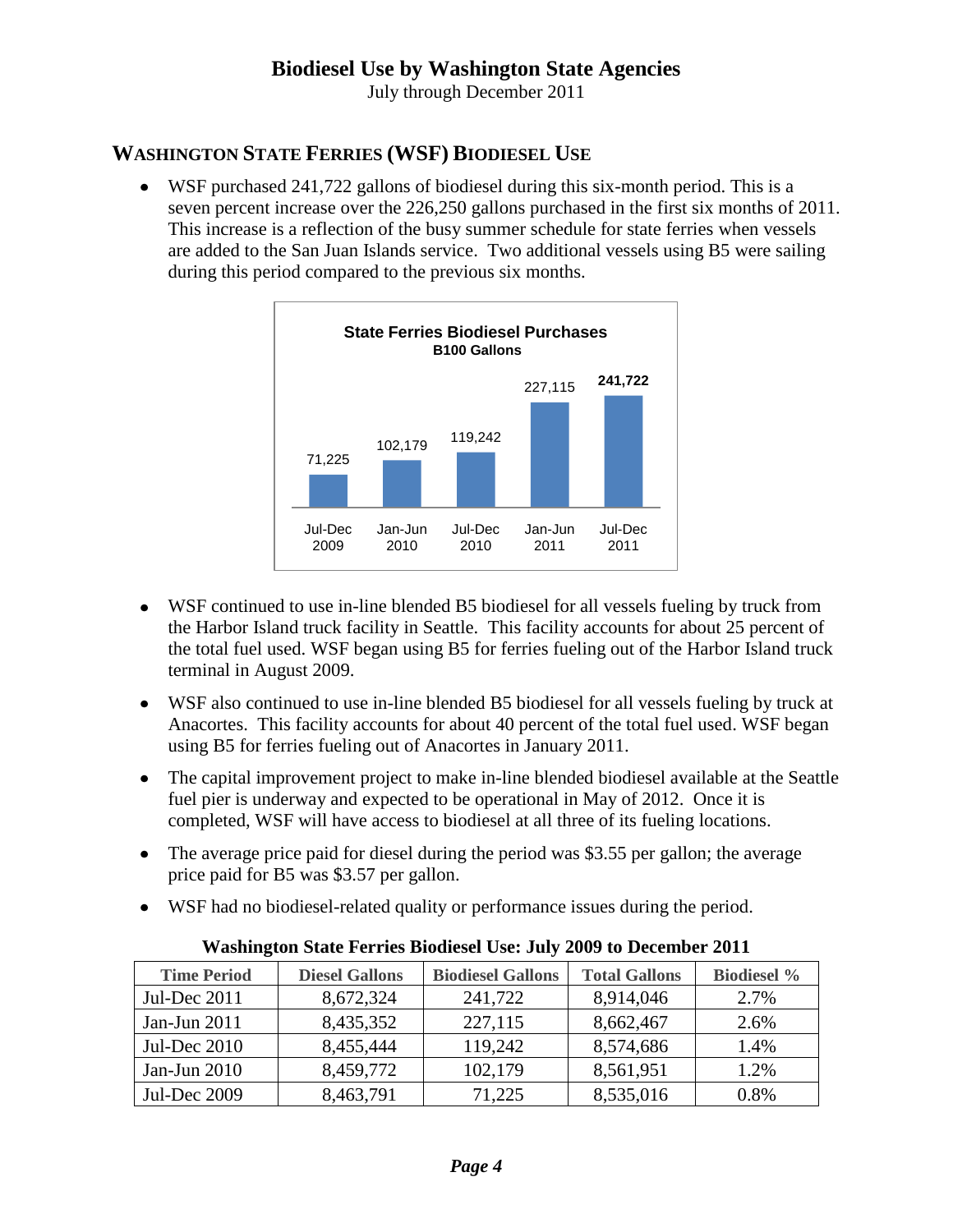July through December 2011

# **LAND SECTOR USE**

State agency purchases of biodiesel for use in vehicles and equipment increased from 172,149 gallons in the first six months of 2011 to 203,113 gallons in the last six months of 2011. On a percentage basis, overall state agency biodiesel purchases increased from 12.0 percent to 13.6 percent of total diesel fuel purchased under the state fuel contract. Much of the increase was due to increased purchases in eastern Washington as biodiesel became readily available in the region with the implementation of the new fuel contract in late May.

WSDOT is the largest single purchaser of diesel fuel in the land sector. During this reporting period, WSDOT accounted for 85 percent of all diesel fuel and 92 percent of all biodiesel purchased by state agencies under the state fuel contract. WSDOT maintains a comprehensive, statewide network of fueling stations that serves the majority of the state's diesel-powered equipment and vehicles. Of the eight other agencies purchasing diesel fuel under the state contract, only four purchased more than 6,000 gallons of bulk diesel fuel during the period. These included the departments of Corrections, Fish & Wildlife, Natural Resources and Social & Health Services.

Among the 12 higher education institutions purchasing off the state contract, the University of Washington led the way, with biodiesel making up 19.8 percent of its diesel fuel purchases.

| Agency                  | <b>Diesel Gallons</b> | <b>Biodiesel Gallons</b> | <b>Total Gallons</b> | <b>Biodiesel %</b> |  |  |  |
|-------------------------|-----------------------|--------------------------|----------------------|--------------------|--|--|--|
| <b>WSDOT</b>            | 1,078,305             | 186,406                  | 1,264,711            | 14.7%              |  |  |  |
| Other Agencies          | 147,676               | 9,605                    | 157,281              | 6.1%               |  |  |  |
| <b>Higher Education</b> | 59,657                | 7,102                    | 66,759               | 10.6%              |  |  |  |
| Total                   | 1,285,638             | 203,113                  | 1,488,751            | 13.6%              |  |  |  |

**State Agency Biodiesel Purchases (Land Sector): July to December 2011**

On a percentage basis, overall state agency biodiesel purchases have steadily increased over the last several six-month periods.

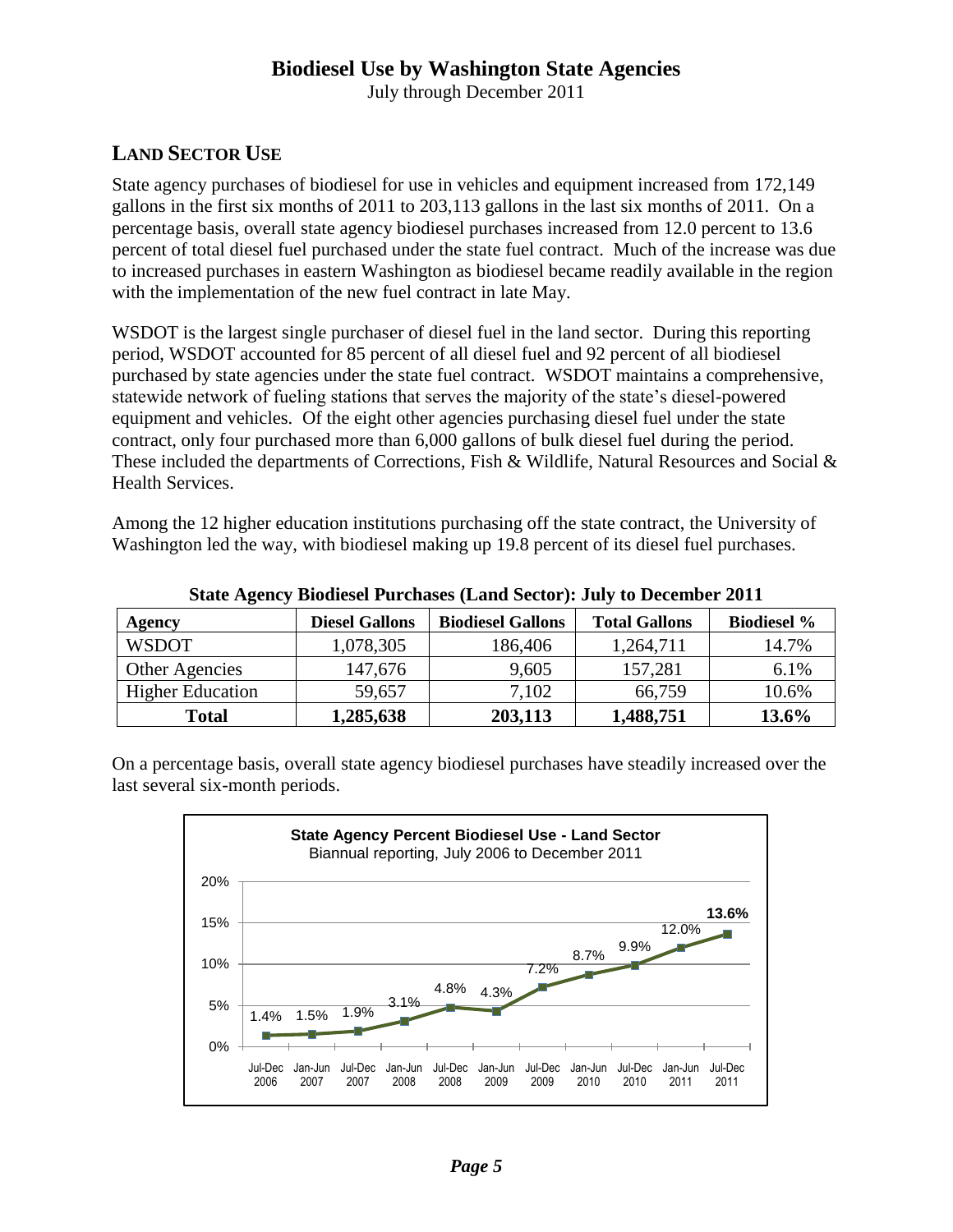July through December 2011

#### **DETAILS ON WSDOT PURCHASES AND USE**

- WSDOT's overall use of biodiesel increased as it continued to introduce biodiesel fuel at eastern Washington fueling sites and to use higher blends at fueling sites in western Washington.
- In western Washington, 47 of WSDOT's 53 fueling sites continued to provide biodiesel blends. B40 was the standard fuel delivered to 14 sites during most of the period, and B20 the standard fuel delivered to the other 33 sites. To reduce the biodiesel percentage for the colder weather months, fuel purchases in November and December were adjusted with B10 delivered to seven sites while the rest received deliveries of B20. For the period, biodiesel averaged 23 percent in western Washington, with seven sites averaging 30 to 35 percent biodiesel, as compared to total diesel volume purchased.
- In eastern Washington, the number of fueling sites providing a biodiesel blend increased to 53, as seven sites received their first biofuel deliveries early in the period. During the summer months, 39 sites received deliveries of B20 and 14 sites received deliveries of B10. To reduce the biodiesel percentage in fuel storage tanks for the colder weather months, fuel purchases in the fall were mostly diesel. For the period, biodiesel averaged six percent in eastern Washington, with 31 sites averaging between 5 percent and 10 percent biodiesel purchased, as compared to total diesel volume purchased.

| Region                 | <b>Diesel Gallons</b> | <b>Biodiesel Gallons</b> | <b>Total Gallons</b> | <b>Biodiesel</b> % |
|------------------------|-----------------------|--------------------------|----------------------|--------------------|
| Westside               | 497,151               | 150,375                  | 647,526              | 23.2%              |
| Eastside               | 581,154               | 36,031                   | 617,185              | 5.8%               |
| <b>Statewide Total</b> | 1,078,305             | 186,406                  | 1,264,711            | $14.7\%$           |

**WSDOT Biodiesel Purchases by Region: July 1 to December 31, 2011**

- WSDOT's experience with biodiesel fuels continues to demonstrate the need for sitespecific planning to implement the state's biodiesel use mandate. For example, in remote, cold, low-utilization sites, use of biodiesel is not advised due to possible gelling and fuel degradation associated with low turn-over. WSDOT currently has nine sites that meet this criteria. WSDOT's strategy to reach a statewide average of using at least 20 percent biodiesel in its diesel fleet and equipment is to use higher blends at sites where climate, storage conditions and use patterns do not present significant storage and performance concerns.
- WSDOT testing of biodiesel blends up to B90 has demonstrated the importance of 1) managing biodiesel concentration based on climate and conditions; 2) greater frequency of tank cleaning and filter replacement; and 3) limiting biodiesel at sites with low fuel turn-over.
- WSDOT employed best practices for introducing and increasing biodiesel use during the period. Fuel dispenser filters are being replaced at twice the previous rate, with a more porous filter now being used to minimize filter failure. WSDOT is also experiencing higher rates of fuel injector failure. WSDOT had three loaders go down with clogged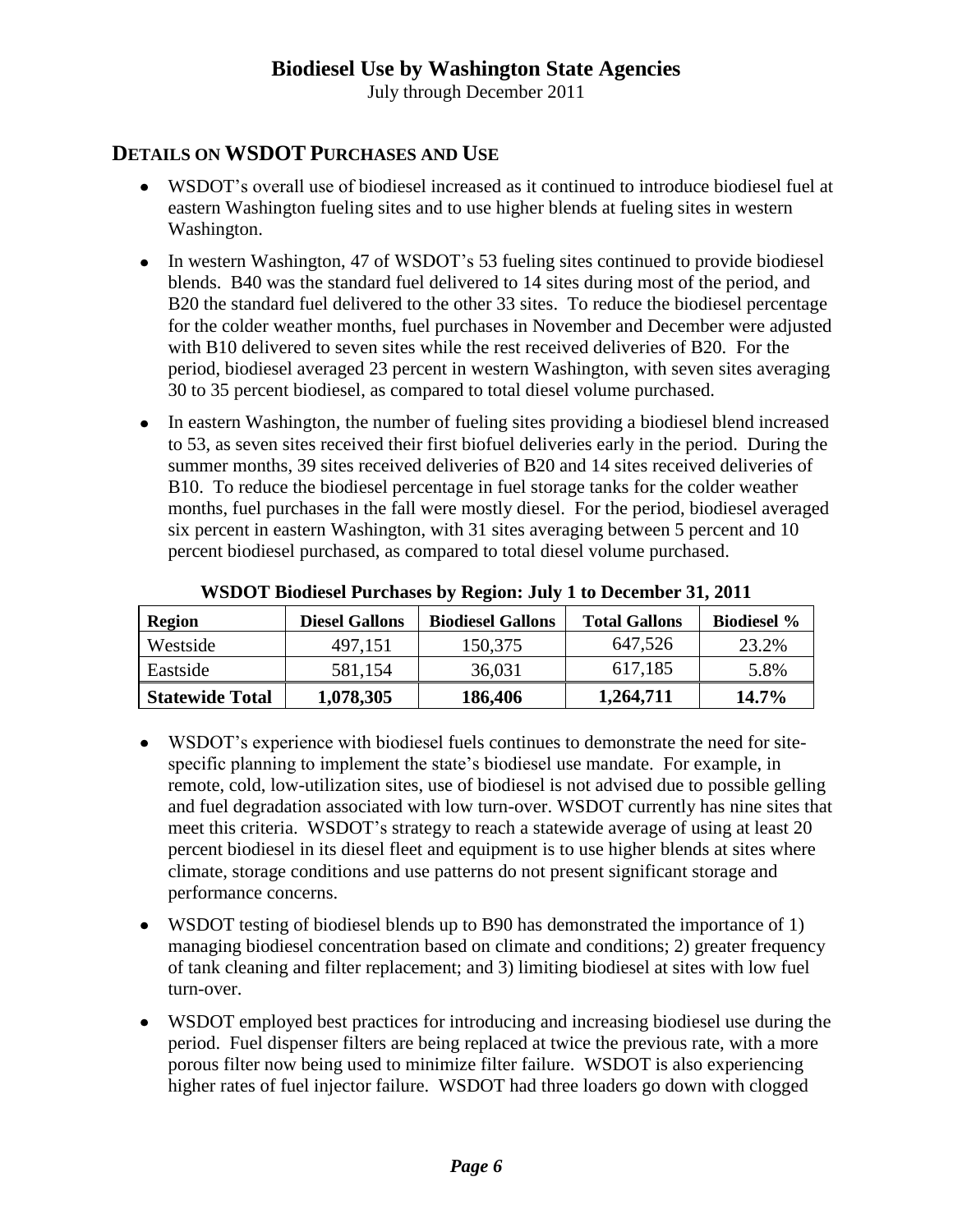July through December 2011

filters during a winter weather event in early December; the equipment that had not yet used its on-board summer fuel.

On an annual percentage basis, biodiesel purchases by WSDOT have steadily increased. The lack of biodiesel availability from contractors serving eastern Washington limited WSDOT's efforts to purchase biodiesel until the new state contract was implemented in May of 2011.



# **FUEL QUALITY**

Washington State Department of Agriculture (WSDA) continues to monitor the quality of diesel and biodiesel used by state agencies as part of the state's Motor Fuel Quality Program.

WSDA implemented a redesigned fuel testing program in July 2011, taking into account the program's reduced budget. The new scheme provides for surveillance sampling across the state, increased monitoring during seasonal change periods, and modifications to the laboratory test panels.

During this reporting period, a total of 91 diesel and biodiesel fuel samples were submitted to the contract laboratory for analysis for compliance with ASTM quality standards. Samples were obtained from fuel distributors, biodiesel producers, retail outlets and WSDOT sites.

Of the 19 samples collected at WSDOT fueling locations, three samples did not meet the specification on one quality factor. All three were low-level biodiesel blends (5 to 7 percent biodiesel) that did meet the flash point standard. Overall, 12 of the 91 samples were out of compliance on flash point, including nine diesel samples from retail outlets.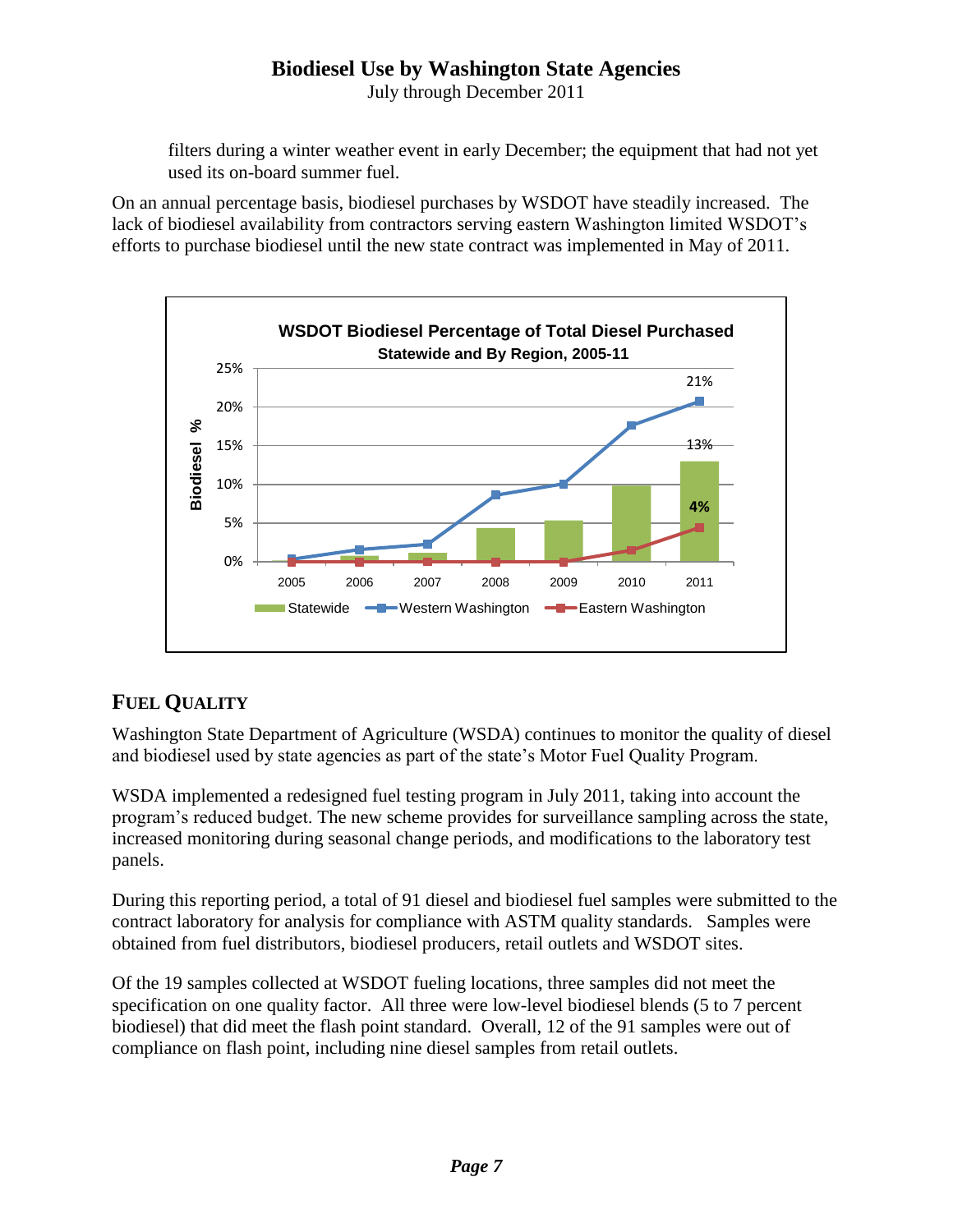July through December 2011

WSDOT reported a few instances of filter clogging and gelling in early December. No other performance-related issues were reported to WSDA by state agencies.

Overall, WSDA did not identify any significant fuel quality issues during the period.

### **STATE FUEL CONTRACTING**

- The new state bulk fuel contract (Contract #00311) took effect May 21, 2011. The contract covers all regions of the state and encompasses 16 contracts with five contractors. The transition to the new contract occurred with no significant problems. State agencies are required to purchase bulk fuel through the state fuel contract, which covers gasoline, heating oil, and diesel (including biodiesel). The contract is also used by many higher education institutions, cities, counties, school districts, and transit systems.
- The contract made several significant changes related to biodiesel, including:
	- Eliminated feedstock restrictions. Biodiesel can be made from any feedstock so long as it meets ASTM specifications.
	- Removed or reduced specifications on production and blending processes.
	- Changed the biodiesel pricing reference.
	- Requires all contractors to provide biodiesel in any percentage from B1 to B100.
	- Requires contractors to provide state agencies with biodiesel made from at least 51 percent in-state feedstock and/or biodiesel produced in-state.
- Contractors were allowed six months to meet the 51 percent in-state sourced biodiesel requirement. Contractor reporting for the last quarter of 2011 will reveal any challenges in the reporting for this requirement. DES will work with contractors, as necessary, to make any necessary adjustments in reporting.
- The contract had an initial term of one year, with the option to be extended by mutual agreement for up to ten years. DES is in the process of extending the contract through May 20, 2014.
- DES is also pursuing contract extensions on the marine refueling services contract (Contract #02207) and the Seattle Harbor fuel dock contract (Contract #01108), which expire on April 25, 2012 and June 30, 2012, respectively.
- The state vehicle contract was amended in the fall to require diesel-powered vehicles, including ¾ to 1-ton trucks and cab and chassis trucks, to be approved for use of up to B20.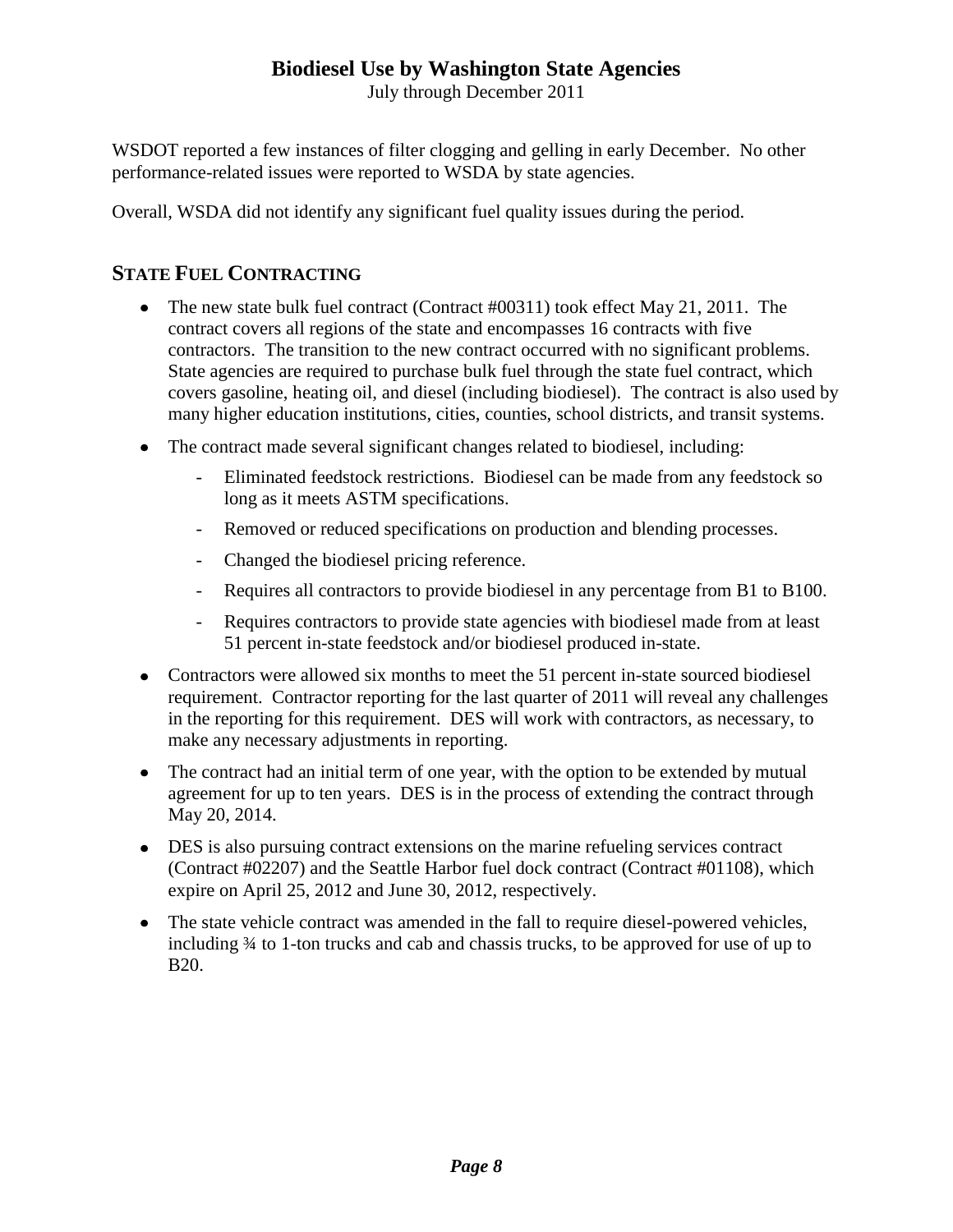July through December 2011

## **COMING UP**

- **Biodiesel Cold Weather Management:** Agency partners finalized plans for a workshop scheduled for January 19, 2012 that focuses on managing biodiesel at higher blends, especially in cold weather. This topic is an area of concern for WSDOT and other public fleet managers as they work to meet current and future biodiesel use requirements. The event has been organized by WSDA and is co-sponsored by the departments of Transportation and Enterprise Services. Participants include state fuel contract vendors, petroleum refiners, biodiesel producers, fuel testing laboratories and state agency fleet managers. The workshop will cover best practices and current developments in sourcing, handling, blending and storing biodiesel, and fleet management. Presenters include nationally recognized subject-matter experts, courtesy of the National Biodiesel Board.
- **Extent Practicable Rulemaking:** In December, the Department of Commerce convened  $\bullet$ a multi-agency steering committee for rulemaking to define "extent practicable" for agency biofuels use and vehicle electrification. Commerce plans to file a Pre-Proposal Statement of Inquiry (CR-101) in early January. Agencies face a 40 percent biofuels/electricity use requirement in 2013 and a 100 percent requirement in 2015, "to the extent practicable." The rulemaking is expected to lay the groundwork for future rulemaking applicable to local governments, which are to meet the 100 percent requirement in 2018.

## **OTHER FACTORS AFFECTING BIODIESEL USE**

Previous reports on state agency use of biodiesel have included information on other factors affecting biodiesel use and availability. With the advent of the new fuel contract, the influence of these factors on biodiesel availability for state agencies has diminished.

On the national level, biodiesel production is at record levels with the extension of the federal biodiesel tax credit in 2011 and minimum volumes required under the federal renewable fuels program (known as RFS2). Regionally, biodiesel production and use is increasing. Effective April 1, 2011, all diesel fuel sold in Oregon must contain a minimum of 5 percent (up from 2 percent) biodiesel by volume, except fuel sold for railroad locomotives, marine engines, and home heating applications.

The lack of a fully functional state renewable fuel standard (RFS) in Washington is affecting biodiesel availability in the state generally but has less of an impact on availability for state agencies due to the state fuel contracts.

#### **RECOMMENDATIONS/ACTION ITEMS**

- Continue efforts to increase biodiesel use by state agencies.
	- o Monitor timely completion of the biodiesel blending infrastructure upgrade at the Seattle fuel pier that will allow WSF to fuel with biodiesel throughout its fleet.
	- o Monitor and promote use of the new statewide bulk fuel delivery contract.